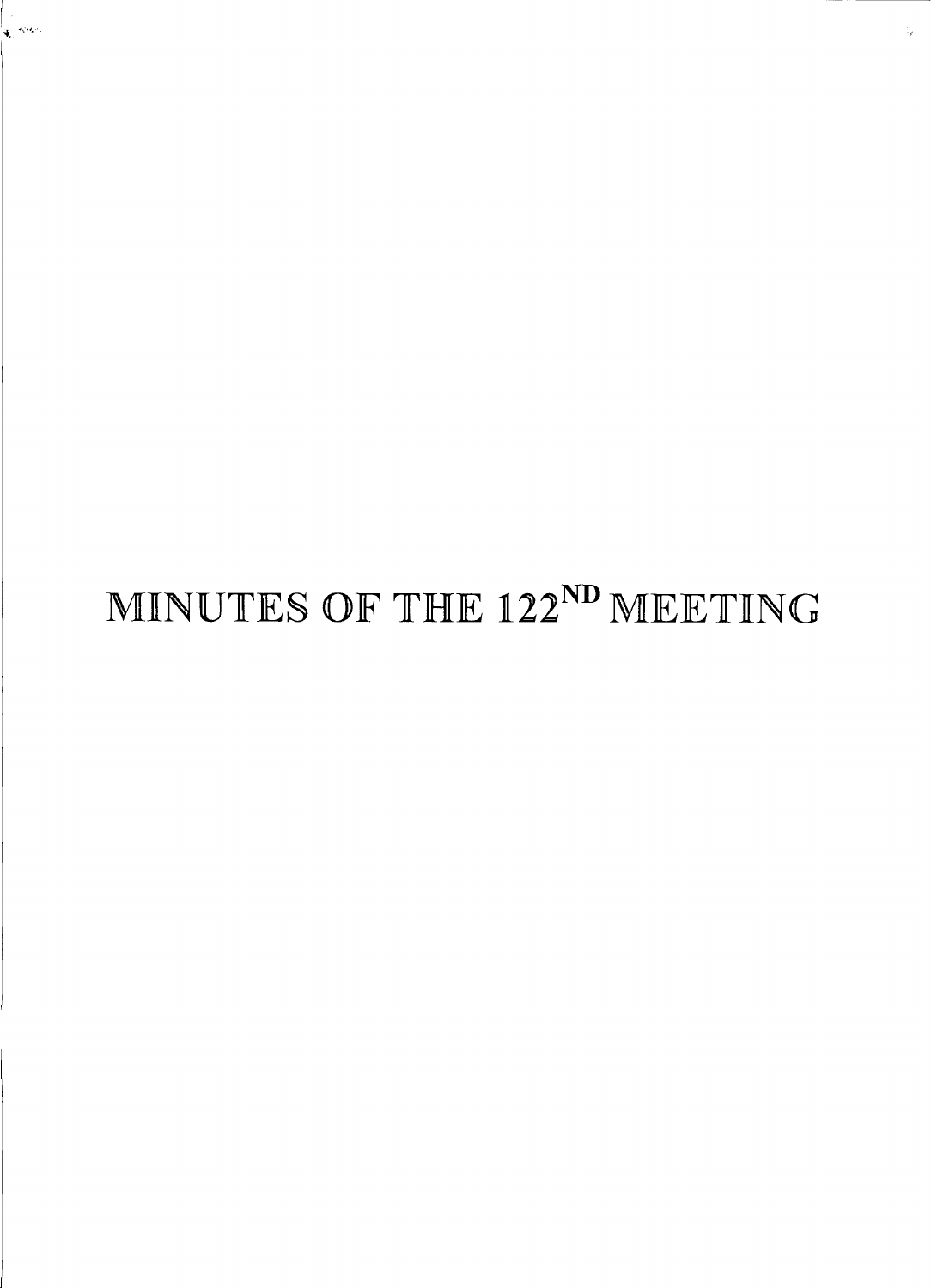## FEDERAL GOVERNMENT EMPLOYEES HOUSING FOUNDATION 10-MAUVE AREA, G-10/4, ISLAMABAD «»

## Subject: MINUTES OF THE 122<sup>ND</sup> MEETING OF THE EXECUTIVE COMMITTEE / BOARD OF DIRECTORS OF FEDERAL GOVERNMENT EMPLOYEES HOUSING FOUNDATION HELD ON 19.07.2012.

The 122<sup>nd</sup> meeting of the Executive Committee / Board of Directors of FGE Housing Foundation was held on 19.07.2012 at 1130 hours in the Committee Room of Federal Government Employees Housing Foundation, Islamabad.The list of participants is annexed.

2. The proceedings of the meeting commenced with the recitation from the Holy Quran by the Secretary (H&W). The Chairman and the Director General, FGEHF welcomed the participants.

# Agenda Item No.1 Allotment of Plot for School at Karachi

3. Director (Finance), Housing Foundation, Islamabad briefed the Executive Committee in detail about the background of the case. Later, Mrs. Rukhsana Zubairi, Senator was offered the floor and she presented her point of view about the case.

4. The Executive Committee discussed the agenda item and members of the Committee gave their view point on the issue. The Director General, Housing Foundation pointed out that since no development work had been undertaken in the area, and the land had remained vacant in the surrounding there were no chances of increase in prices. It was further observed by the Committee that since the plot was intended for non-commercial purposes i.e. construction of school and the allottee was willing to make full outstanding payment upfront, the

Alesponn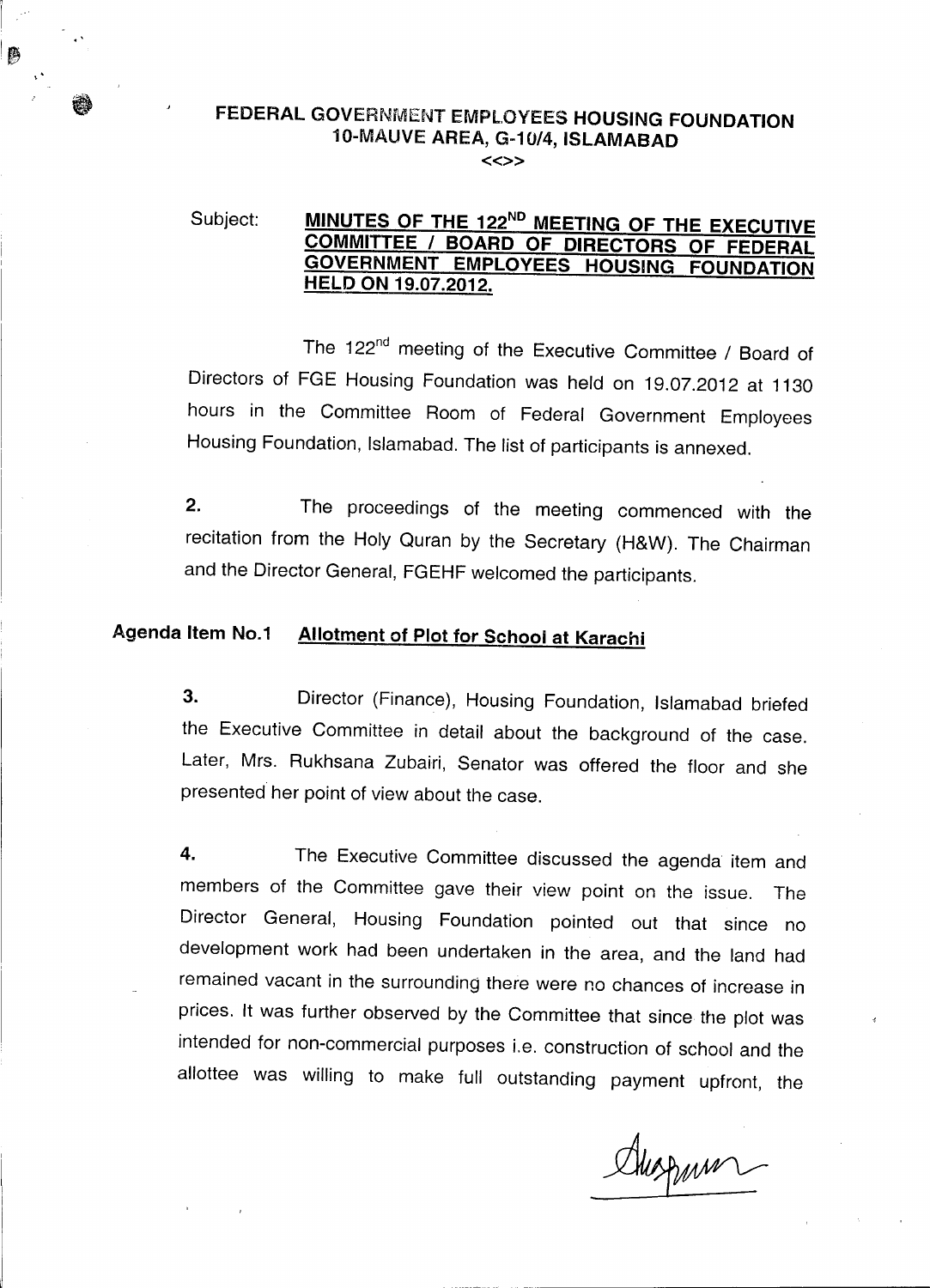cancellation be withdrawn and allotment of plot be restored with the following conditions;

- The total amount outstanding is made lump sum before the plot is transferred / handed over
- o Previous terms and conditions of allotment of plot would remain the same; however, reasonable time frame for the construction of the plot may be determined and communicated to the allottee. If the construction is not completed within the given timeframe, the plot maybe cancelled.
- The plot would only be used for education/school purposes.

#### Agenda Item NO.2 *Mis* Green Tree (Pvt) Ltd. Project

*,I* / *I* ,

> 5. On invitation by DG, HF, Director (F) of the Housing Foundation gave a brief account of the project and highlighted the issues with an emphasis on assessment of the price of land. Three reports i.e. by CDA, by the Ministry of Housing and Works and by the Project Director Housing Foundation were elaborated. The members of the Committee discussed these reports in detail; the committee also provided the opportunity to M/s Green T& (Pvt) Ltd to make out their case regarding the price of the land and Options No.2 and 4.

> With regard to the four options presented by  $M/s$  Green Tree, the Executive Committee made the following observations:

- The Housing Foundation supported Option 2 with the proviso that payment of the 500 Kanals would be withheld until completion of 100 feet access road as stipulated in the terms and conditions of the agreement. The point of view was endorsed by Mr. Muhammad Ejaz, DG, National Housing Authority.
- Sardar Azmat Shafi, Joint Secretary (H&W) supported Option 4 as the feasible option in the current scenario.

Duapur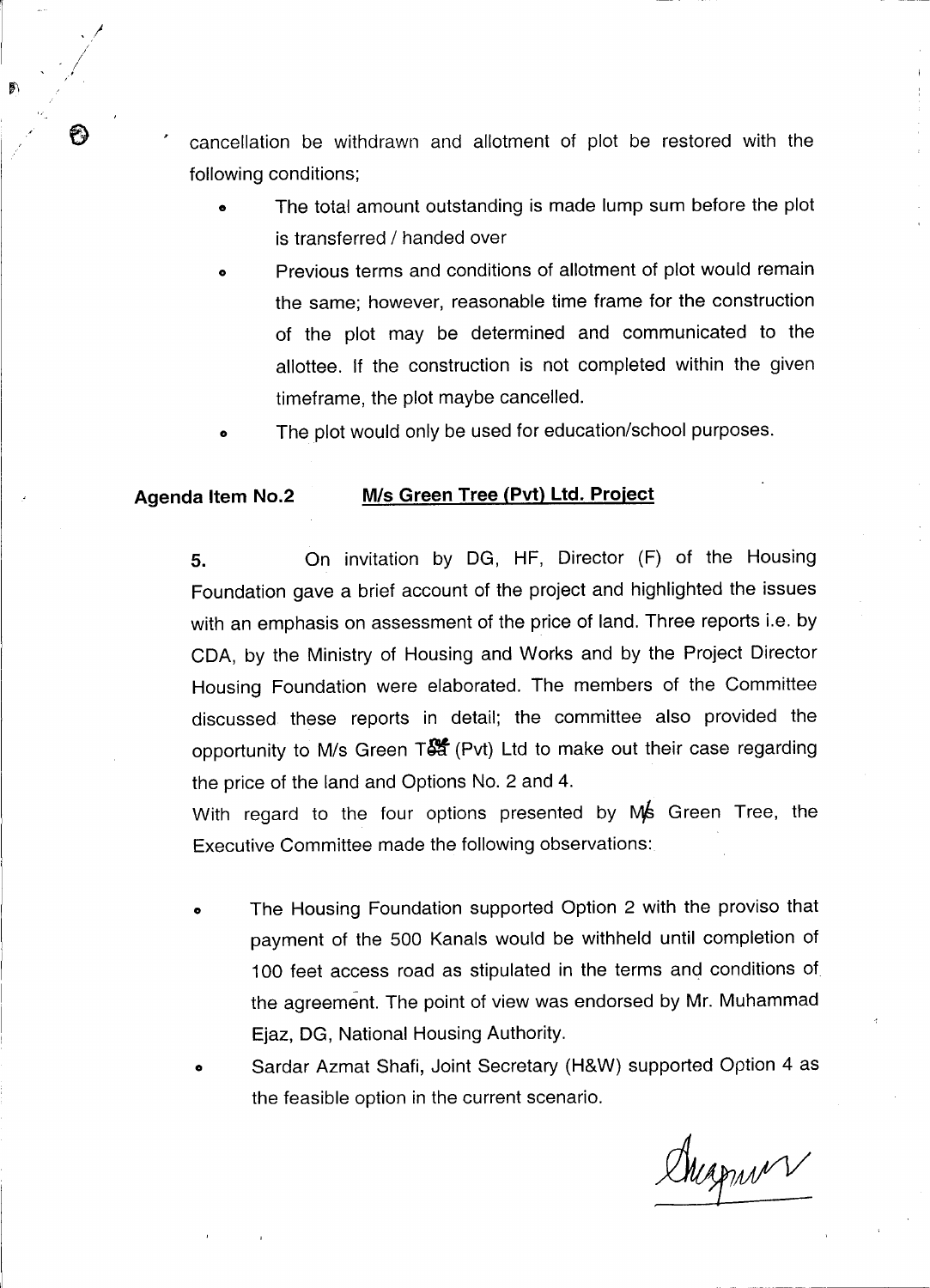- Mr. Shahid Hamid, Additional Secretary, Cabinet Division suggested that if an independent body/source confirms the same price as given in the agreement, he would agree to Option 2. In case the price of land is not endorsed by any such source then amount be refunded with mark up within a reasonable time.
- o The Secretary, H&W observed that no substantive evidence had been presented to endorse that that average price in the area was around Rs. 9 lac per kanal in 2009. He also observed that since the Ministry of Housing & Works had taken a position in the Supreme Court, whereby the price of land was assessed far below Rs. 9 lac per kana!. Therefore, to make the price acceptable to both the parties, the price of land should be determined by a credible and an independent body.

### **Decision**

o

6. After detailed discussion, the Executive Committee made the following decision:

Option 2 could be supported provided the price of land was assessed / endorsed by an independent body or Commission appointed by the honorable Supreme Court.

#### alternately;

Option 4 i.e. the M/s Green Tea<sup>t</sup> to refund the amount to the Housing Foundation in lieu of the transferred land. The period of return of the amount shall be within six months, with 50% of the amount to be returned within one month. The money returned shall be with the mark up for the period that it had been retained.

Auguser

t)